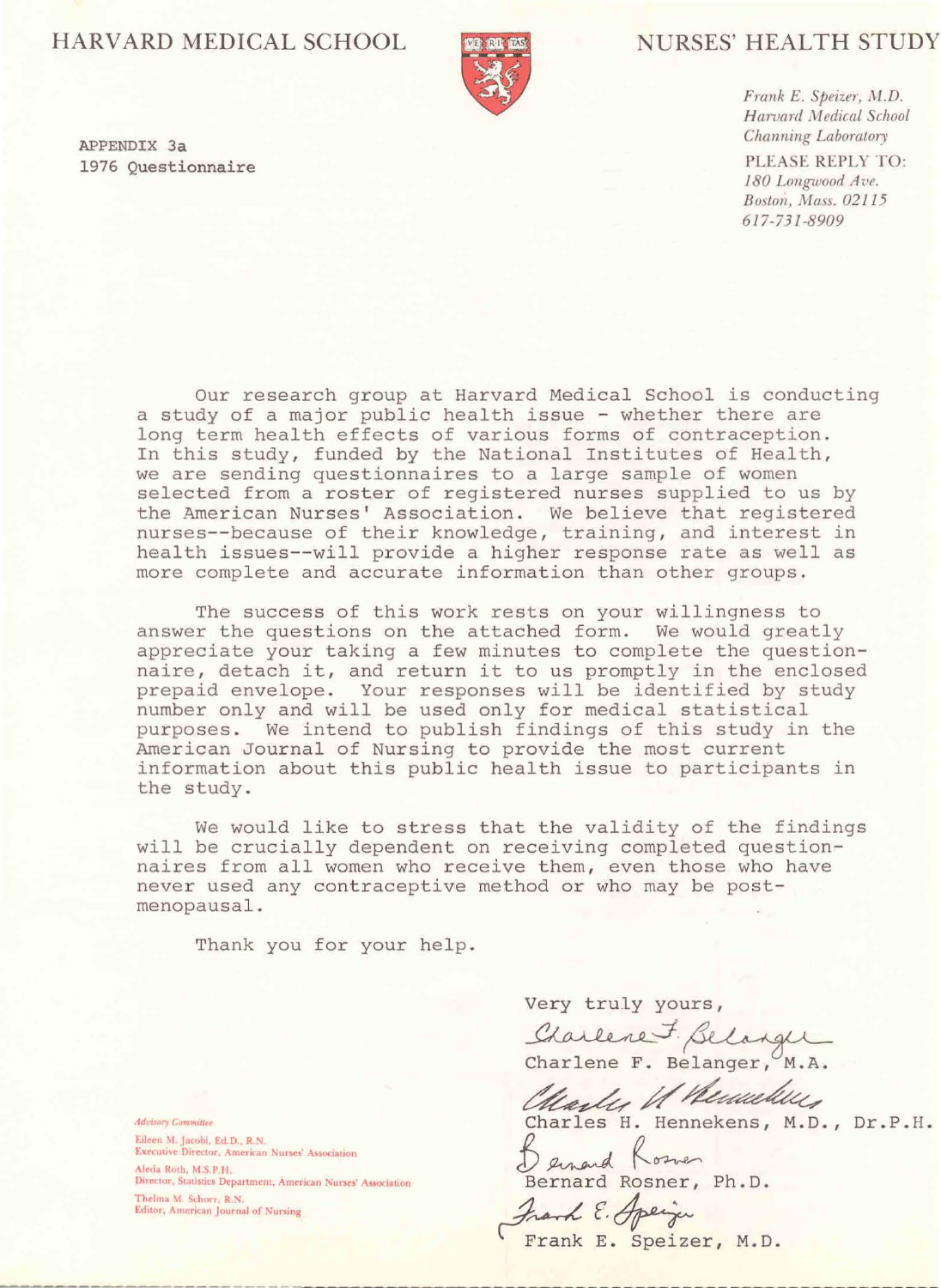



## HARVARD MEDICAL SCHOOL NURSES' HEALTH QUESTIONNAIRE

Please answer all 11 questions by filling in the appropriate box or writing in the information requested. You will find extra room on the back of the form for any additional remarks you may wish to add. All information will be regarded as strictly confidential and will be used only for medical statistical purposes.

| 1. | What is your date of birth? _______<br>month day<br>year<br>(22)<br>(18)<br>(20)                      | Have you ever had a pregnancy lasting 6 months or<br>4.<br>more?                 |  |  |
|----|-------------------------------------------------------------------------------------------------------|----------------------------------------------------------------------------------|--|--|
|    |                                                                                                       | $\Box$ YES<br>$\square$ NO<br>(42)                                               |  |  |
| 2. | What is your height?<br>feet $(24)$<br>inches (25)                                                    | How many pregnancies lasting 6 months or more<br>have you had?<br>(43)           |  |  |
|    | What is your current weight?<br>(27)<br>pounds                                                        | How old were you at the end of your first<br>pregnancy lasting 6 months or more? |  |  |
| 3. | At what age did your menstrual periods begin?                                                         | years of age<br>(45)                                                             |  |  |
|    | years of age<br>(30)                                                                                  | Did any of your pregnancies lasting 6 months<br>or more result in stillbirth?    |  |  |
|    | Have your menstrual periods ceased permanently?                                                       | $\square$ NO<br>$\Box$ YES<br>(47)                                               |  |  |
|    |                                                                                                       | How many?<br>(48)                                                                |  |  |
|    | $\Box$ YES<br>$\square$ NO or<br>(32)<br>DON'T<br>At what age?<br>(33)<br><b>KNOW</b><br>years of age |                                                                                  |  |  |

| Do you use any method of contraception CURRENTLY?<br>5.<br>(35)<br>$\Box$ YES<br>$\square$ NO<br>$\Box$ naturally<br>(50)<br>$\Box$ due to radiation<br>$\Box$ foam or jelly? (56)<br>$\Box$ oral contraceptives (51)<br>$\Box$ due to surgery<br>(birth control pills)?<br>$\Box$ tubal<br>(57)<br>$\Box$ rhythm?<br>ligation?<br>(52)<br>If due to surgery, were BOTH ovaries removed?<br>$\Box$ diaphragm?<br>$\Box$ husband's<br>(53)<br>(58)<br>$\Box$ don't know (36)<br>$\Box$ yes<br>$\Box$ no<br>$\Box$ condom?<br>vasectomy?<br>(54)<br>After your menstrual periods ceased, did you take<br>$\Box$ intrauterine device<br>$\Box$ other?<br>(55)<br>(59)<br>(loop or coil)?<br>$\Box$ YES<br>$\square$ NO<br>(37)<br>Have you EVER used oral contraceptives in the past?<br>months<br>years<br>$\Box$ yes<br>$\Box$ no<br>(38)<br>(40)<br>(60)<br>IF YOU ARE NOW USING or HAVE EVER USED ORAL CONTRACEPTIVES, please indicate intervals of ORAL<br>CONTRACEPTIVE use starting from first use and continuing up until the present time. If applicable, please indicate reasons<br>for stopping.<br>Interval of use<br>Reason for stopping<br>month<br>month<br>year<br>year<br>$(10)$ From<br>$(20)$ From<br>to<br>(30) From | For what reason? |  |  |
|---------------------------------------------------------------------------------------------------------------------------------------------------------------------------------------------------------------------------------------------------------------------------------------------------------------------------------------------------------------------------------------------------------------------------------------------------------------------------------------------------------------------------------------------------------------------------------------------------------------------------------------------------------------------------------------------------------------------------------------------------------------------------------------------------------------------------------------------------------------------------------------------------------------------------------------------------------------------------------------------------------------------------------------------------------------------------------------------------------------------------------------------------------------------------------------------------------------------------------------|------------------|--|--|
|                                                                                                                                                                                                                                                                                                                                                                                                                                                                                                                                                                                                                                                                                                                                                                                                                                                                                                                                                                                                                                                                                                                                                                                                                                       |                  |  |  |
|                                                                                                                                                                                                                                                                                                                                                                                                                                                                                                                                                                                                                                                                                                                                                                                                                                                                                                                                                                                                                                                                                                                                                                                                                                       |                  |  |  |
|                                                                                                                                                                                                                                                                                                                                                                                                                                                                                                                                                                                                                                                                                                                                                                                                                                                                                                                                                                                                                                                                                                                                                                                                                                       |                  |  |  |
|                                                                                                                                                                                                                                                                                                                                                                                                                                                                                                                                                                                                                                                                                                                                                                                                                                                                                                                                                                                                                                                                                                                                                                                                                                       |                  |  |  |
|                                                                                                                                                                                                                                                                                                                                                                                                                                                                                                                                                                                                                                                                                                                                                                                                                                                                                                                                                                                                                                                                                                                                                                                                                                       |                  |  |  |
|                                                                                                                                                                                                                                                                                                                                                                                                                                                                                                                                                                                                                                                                                                                                                                                                                                                                                                                                                                                                                                                                                                                                                                                                                                       |                  |  |  |
|                                                                                                                                                                                                                                                                                                                                                                                                                                                                                                                                                                                                                                                                                                                                                                                                                                                                                                                                                                                                                                                                                                                                                                                                                                       |                  |  |  |
|                                                                                                                                                                                                                                                                                                                                                                                                                                                                                                                                                                                                                                                                                                                                                                                                                                                                                                                                                                                                                                                                                                                                                                                                                                       | female hormones? |  |  |
|                                                                                                                                                                                                                                                                                                                                                                                                                                                                                                                                                                                                                                                                                                                                                                                                                                                                                                                                                                                                                                                                                                                                                                                                                                       |                  |  |  |
|                                                                                                                                                                                                                                                                                                                                                                                                                                                                                                                                                                                                                                                                                                                                                                                                                                                                                                                                                                                                                                                                                                                                                                                                                                       | For how long?    |  |  |
|                                                                                                                                                                                                                                                                                                                                                                                                                                                                                                                                                                                                                                                                                                                                                                                                                                                                                                                                                                                                                                                                                                                                                                                                                                       |                  |  |  |
|                                                                                                                                                                                                                                                                                                                                                                                                                                                                                                                                                                                                                                                                                                                                                                                                                                                                                                                                                                                                                                                                                                                                                                                                                                       |                  |  |  |
|                                                                                                                                                                                                                                                                                                                                                                                                                                                                                                                                                                                                                                                                                                                                                                                                                                                                                                                                                                                                                                                                                                                                                                                                                                       |                  |  |  |
|                                                                                                                                                                                                                                                                                                                                                                                                                                                                                                                                                                                                                                                                                                                                                                                                                                                                                                                                                                                                                                                                                                                                                                                                                                       |                  |  |  |
|                                                                                                                                                                                                                                                                                                                                                                                                                                                                                                                                                                                                                                                                                                                                                                                                                                                                                                                                                                                                                                                                                                                                                                                                                                       |                  |  |  |
|                                                                                                                                                                                                                                                                                                                                                                                                                                                                                                                                                                                                                                                                                                                                                                                                                                                                                                                                                                                                                                                                                                                                                                                                                                       |                  |  |  |
|                                                                                                                                                                                                                                                                                                                                                                                                                                                                                                                                                                                                                                                                                                                                                                                                                                                                                                                                                                                                                                                                                                                                                                                                                                       | 6.               |  |  |
|                                                                                                                                                                                                                                                                                                                                                                                                                                                                                                                                                                                                                                                                                                                                                                                                                                                                                                                                                                                                                                                                                                                                                                                                                                       |                  |  |  |
| to                                                                                                                                                                                                                                                                                                                                                                                                                                                                                                                                                                                                                                                                                                                                                                                                                                                                                                                                                                                                                                                                                                                                                                                                                                    |                  |  |  |



### PLEASE CONTINUE ON REVERSE SIDE